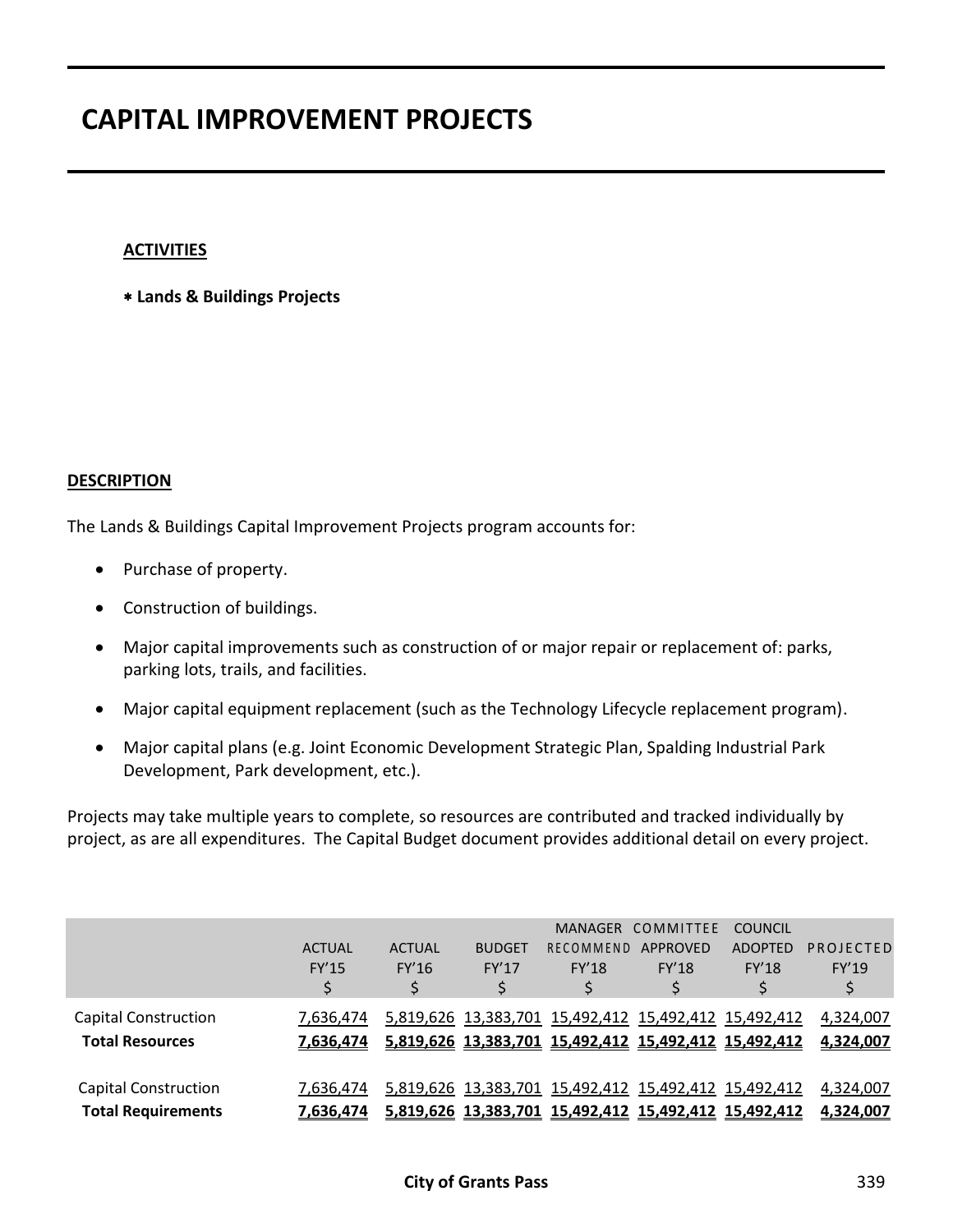### *Services Delivered:*

This activity accounts for the purchase of property, construction or major repair of buildings, major repair and replacement projects for the City's park land and facilities, and special projects that support Council's Strategic Plan.

### *FY'18 Anticipated Accomplishments & Corresponding Council Goal - Strategic Plan Item:*

 **Each Lands and Buildings (LB) Capital project is proposed and adopted based on its contribution/support to Council Goals and promotion of the Strategic Plan**

The Lands and Buildings Capital program is driven by the Council's Strategic Plan. The primary focus is on delivering the desired results with increased efficiency and effectiveness. The FY'18 projects address projects like: Improving 5<sup>th</sup> and H Street parking lot to promote multiple uses; developing landscaping and parking at Park Street, Allen Creek Sports Park funding, and other Parks projects; lighting up downtown in alleyways and railroad tracks; and exploring the feasibility of a Fire District. Some projects have dedicated funding sources and others are proposed to be funded from other sources including transfers from the General Fund. Newly proposed projects in the adopted strategic plan include:

- Plan for a Fleet Maintenance Facility upgrade.
- Spalding Park facilities planning/funding package.
- String lights on H and 5<sup>th</sup> streets.
- Welcome Center, public restrooms and Public Safety substation downtown.
- Public Safety Station.
- Support installation of an art piece for the Salmon parking lot.
- Expand year-round tree lights in the downtown.
- Install public trash cans and recycling bins around town.
- Bike trail development.
- Develop landscaping and parking at Park Street.
- Refurbish and consider adding "Welcome to Grants Pass, established 1887" to the "It's the Climate" sign.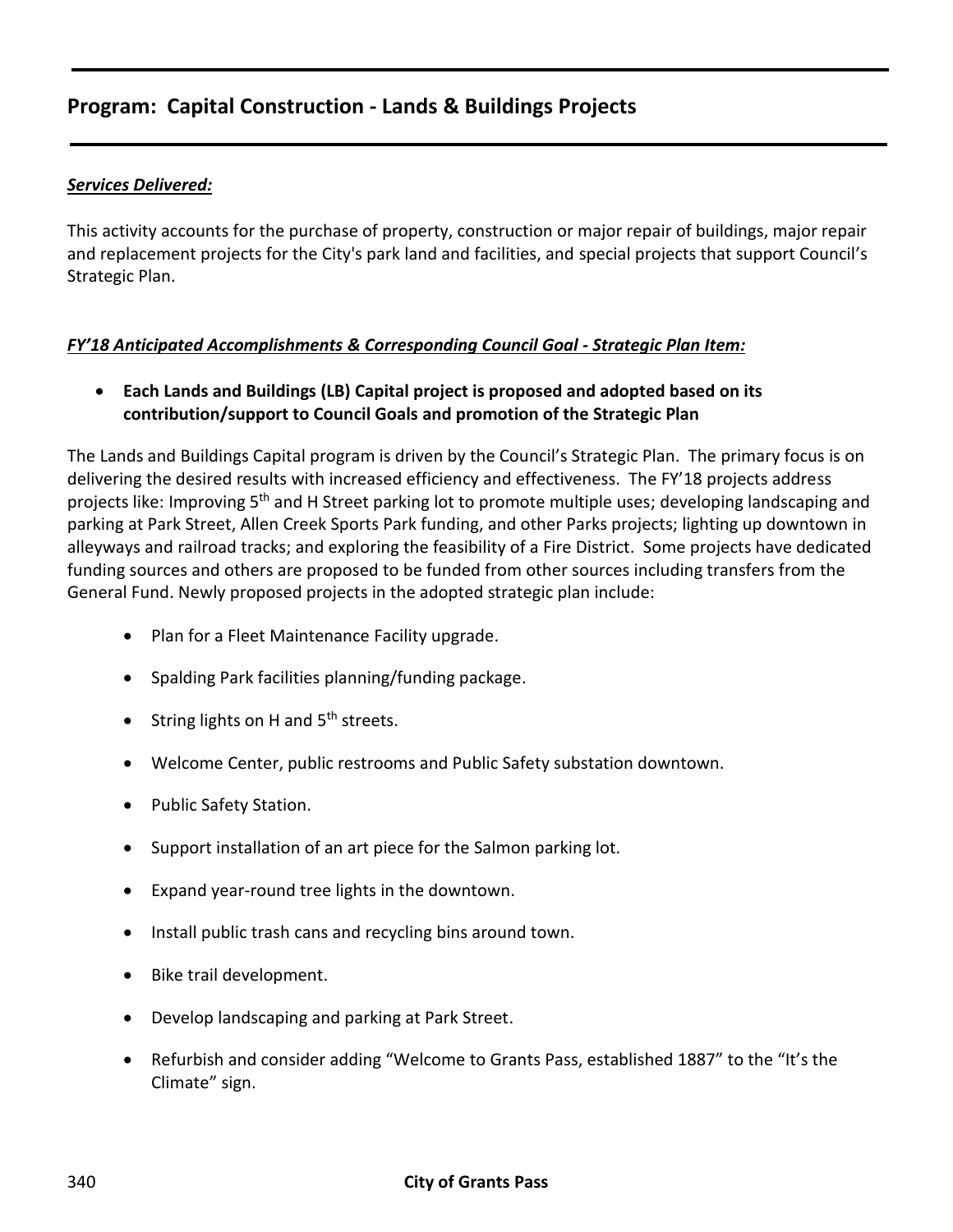### *Budget Highlights:*

The City continues to look for grants where possible to fund capital projects. The City is working on the CMAQ sidewalk grant, the CDBG entitlement grants, and is looking for other grant opportunities where ever possible. We also use dedicated funding sources such as Parks System Development Charges and PEG funding sources for dedicated source projects.

Sources of revenue for LB Projects include proceeds from sale of real property, a percentage of Transient Room Tax receipts, transfers from General Fund operations, General Support, grants and donations, Parks System Development Charges and use of a small remaining balance of prior completed projects when approved by the City Council.

The project listing shows resources across the columns. Columns show the "Actual resources through FY'16"; the re-assessed resource needs of projects using current data for the "Revised FY'17" column, guiding our "Adopted FY'18" and resources estimated "Through FY'18". We have "Future Years" and "Total Project" columns for each project. Refer to the Capital Budget Book for more information on individual projects.

The individual project pages describe the project, the need, future and ongoing costs, and the total project cost. The tables show when and where the money is budgeted to come from, the expenses incurred and budgeted to incur through completion.

### *FY'17 Activity Review:*

Projects anticipated to be complete in FY'17 include: Joint Economic Development Strategic Plan, City Services Center Shop Renovation, Food Bank Warehouse, Urban Renewal Agency Analysis, Emergency Generator, Public Safety Property Research, Steven M.R. Covey Event, and the Fire District Feasibility Study.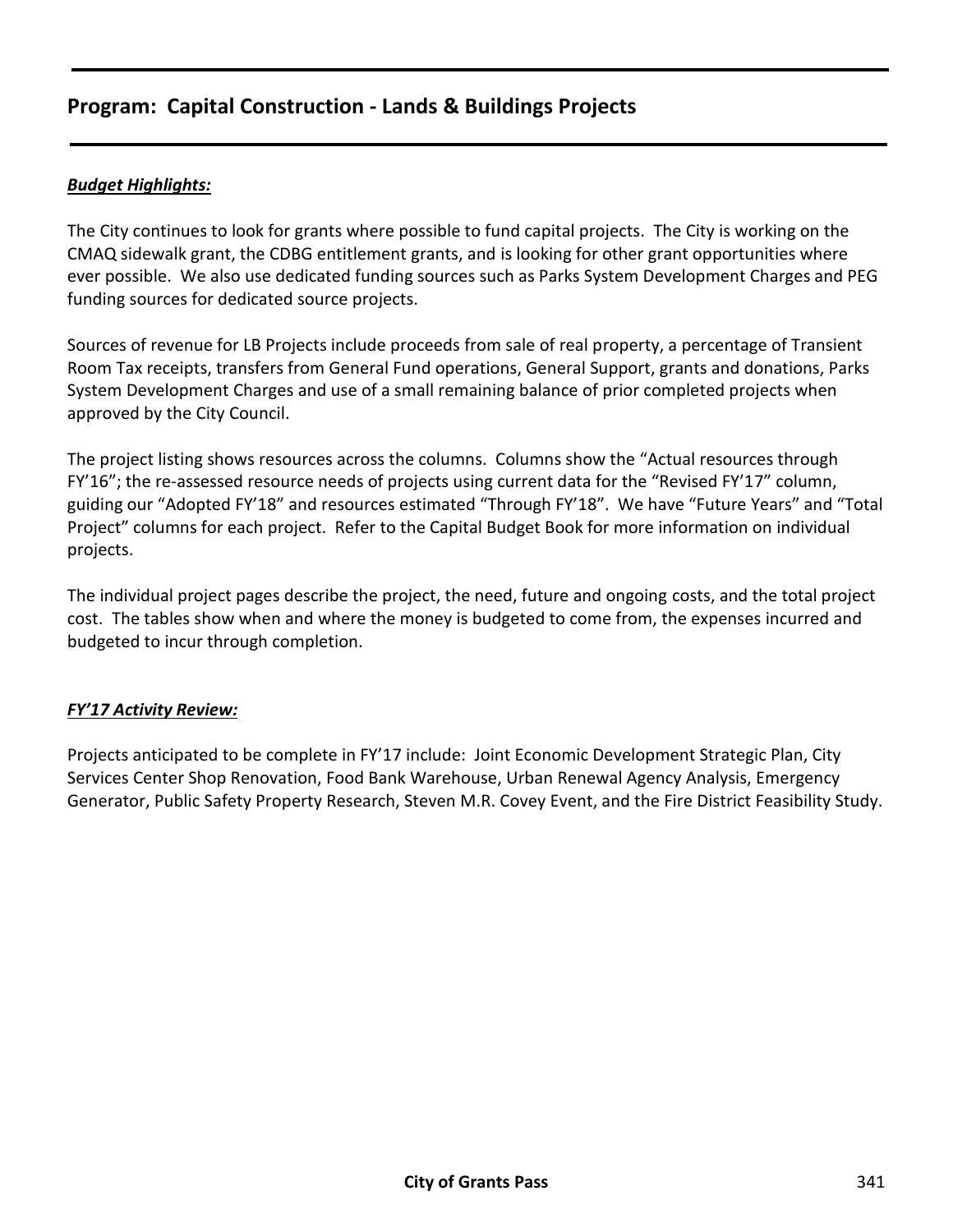|        |                                              | <b>Actual</b>  |                |              | <b>Total</b>     |                    |              |
|--------|----------------------------------------------|----------------|----------------|--------------|------------------|--------------------|--------------|
|        |                                              | <b>Through</b> | <b>Revised</b> | Adopted      | <b>Through</b>   | <b>Future</b>      | <b>Total</b> |
|        |                                              | <b>FY'16</b>   | <b>FY'17</b>   | <b>FY'18</b> | <b>FY'18</b>     | <b>Years</b>       | Project      |
| LB0000 | 691 Miscellaneous Projects - General         | 4,355,202      | (54,078)       | 2,592,000    | 5,433,124        | 564,000            | 7,167,544    |
| LB4245 | Property Acquisition for Muni Parking        | 117,931        | 0              | 0            | 117,931          | 0                  | 117,931      |
| LB4377 | Municipal Building and Land Fund             | 750,995        | 40,000         | 65,000       | 855,995          | 65,000             | 920,995      |
| LB4382 | Industrial Financial Incentive Program       | 541,120        | 0              | 0            | 541,120          | 0                  | 541,120      |
| LB4383 | Non-Profit Infrastructure Incentive Prog.    | 177,655        | 0              | 0            | 177,655          | 0                  | 177,655      |
| LB4564 | <b>City Service Center Shop Renovations</b>  | 82,287         | 0              | 0            | 82,287           | 0                  | 82,287       |
| LB4710 | <b>Overland Park Reserve</b>                 | 563,882        | 92,822         | 52,525       | 709,229          | 165,676            | 874,905      |
| LB4832 | <b>River Road Reserve</b>                    | 3,693,369      | 10,269         | 0            | 3,703,638        | 0                  | 3,703,638    |
| LB4911 | Ramsey/Nebraska Property Sale                | (326)          | 0              | 30,000       | 29,674           | 0                  | 29,674       |
| LB4955 | Allen Creek Trail: Ramsey to Hwy 199         | 246,993        | 43,900         | 0            | 290,893          | 0                  | 290,893      |
| LB5067 | Tree Refund Program                          | 66,251         | 1,000          | 2,000        | 69,251           | 0                  | 69,251       |
| LB5077 | Re-Vegetation Program                        | 105,505        | 0              | 12,000       | 117,505          | 32,000             | 149,505      |
| LB6084 | Vacant Property Safety & Renovation          | 70,383         | 35,000         | 15,000       | 120,383          | 30,000             | 150,383      |
| LB6085 | Code & Plan Updates UGB Expansion            | 229,057        | 0              | 0            | 229,057          | 0                  | 229,057      |
| LB6099 | Property Acquisition and lot line legal Fees | 30,241         | 5,000          | 5,000        | 40,241           | 15,000             | 55,241       |
| LB6101 | <b>Business Software and E-Permitting</b>    | 1,251,409      | 60,000         | 0            | 1,311,409        | 0                  | 1,311,409    |
| LB6104 | Woodson Park Improvements                    | 30,975         | 0              | 0            | 30,975           | 0                  | 30,975       |
| LB6105 | PEG Fund Projects                            | 278,467        | 0              | 40,000       | 318,467          | 40,000             | 358,467      |
| LB6108 | Small Business Transport. SDC Incentive      | 231,802        | 0              | 0            | 231,802          | 0                  | 231,802      |
| LB6135 | Urban Renewal Agency - Analysis              | 75,540         | 0              | 13,509       | 89,049           | 0                  | 89,049       |
| LB6136 | <b>Fuels Reduction Plan</b>                  | 30,172         | 0              | 0            | 30,172           | 15,000             | 45,172       |
| LB6138 | Downtown Hardscape                           | 20,173         | 20,000         | 0            | 40,173           | 0                  | 40,173       |
| LB6139 | City Entryway                                | 10,317         | 165            | 20,000       | 30,482           | 0                  | 30,482       |
| LB6142 | Remote Emergency Equipment(Cameras)          | 131,112        | 20,000         | 0            | 151,112          | 0                  | 151,112      |
| LB6184 | <b>Sports Complex</b>                        | 256,534        | 348,066        | 200,000      | 804,600          | 1,300,000          | 2,104,600    |
| LB6185 | Aerial Photography                           | 50,000         | 0              | 0            | 50,000           | 21,751             | 71,751       |
| LB6189 | Existing Park & Sports Facility Rehab        | 181,794        | 228,763        | 92,200       | 502,757          | 0                  | 502,757      |
| LB6190 | Riverside Park, River Trail                  | 130,584        | 30,000         | 50,000       | 210,584          | 50,000             | 260,584      |
| LB6191 | River Access Points in Parks                 | 45,959         | (25,000)       | 0            | 20,959           | 10,000             | 30,959       |
| LB6193 | Weekend Parkways-Open Streets                | 15,000         | 10,000         | 10,000       | 35,000           | 10,000             | 45,000       |
| LB6197 | Fire Sprinkler & Structural Retrofit Grants  | 675,669        | 0              | 0            | 675,669          | 0                  | 675,669      |
| LB6224 | GP Brownfield Area Wide Planning Program     | 0              | 0              | 100,000      | 100,000          | 100,000            | 200,000      |
| LB6225 | <b>Fleet Maintenance Facility</b>            | 46,000         | 0              | 100,000      | 146,000          | 454,000            | 600,000      |
| LB6227 | Reinhart Park Irrigation Conversion          | 183,089        | 76,756         | 0            | 259,845          | 0                  | 259,845      |
| LB6228 | Alternative Fueling Facility Design & Plan   | 0              | 0              | 112,000      | 112,000          | 0                  | 112,000      |
| LB6229 | Downtown Lighting & Parking Lot Improve      | 310,000        | 200,000        | 0            | 510,000          | 0                  | 510,000      |
| LB6233 | DDA and AFD Evaluation and Clean Up          | 50,234         | 20,000         | 0            | 70,234           | 0                  | 70,234       |
| LB6235 | E & F Street Landscaping                     | 25,140         | 0              | 25,000       | 50,140           | 0                  | 50,140       |
| LB6236 | Spalding Industrial Park Development         | 0              | 0              | 311,000      |                  | 311,000 17,689,000 | 18,000,000   |
|        | Croxton Park Parcel Sale                     |                |                |              |                  |                    |              |
| LB6263 | Redwood Empire Sign Restoration              | 11,753         | 0              | 0            | 11,753<br>25,361 | 0                  | 11,753       |
| LB6273 |                                              | 25,361         | 0              | 0            |                  | 0                  | 25,361       |
| LB6277 | Downtown Accent Lighting                     | 10,000         | 10,000         | 10,000       | 30,000           | 0                  | 30,000       |
| LB6280 | Trails Rehab FY'16-FY'17                     | 50,000         | 50,000         | 0            | 100,000          | 0                  | 100,000      |
| LB6281 | Fruitdale Park Restroom                      | 151,954        | 51,261         | 45,000       | 248,215          | 0                  | 248,215      |

#### *ALL ACTIVE CAPITAL PROJECT RESOURCES*

Continued on next page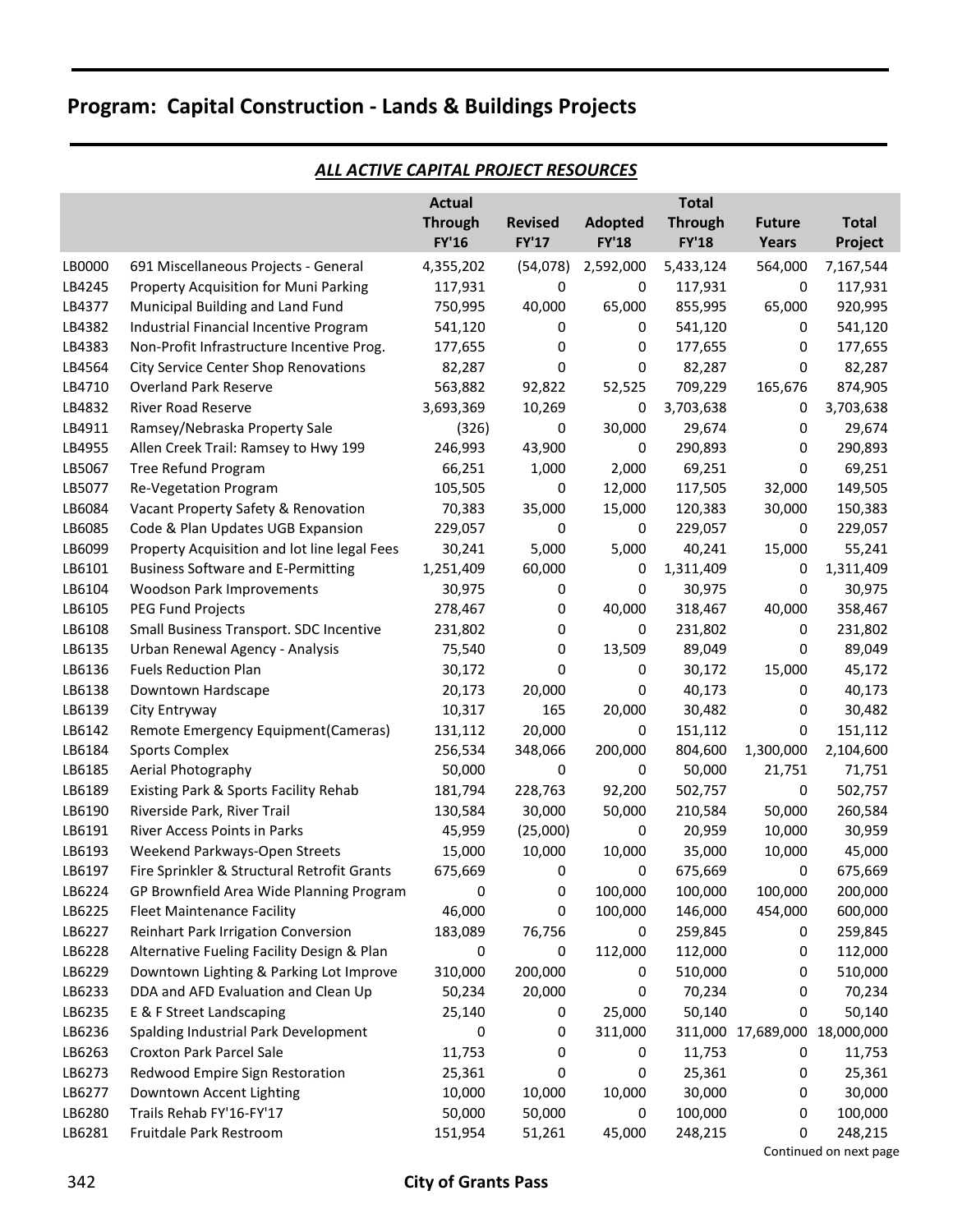|                     |                                         | <b>Actual</b>  |                |                | <b>Total</b>   |                                  |              |
|---------------------|-----------------------------------------|----------------|----------------|----------------|----------------|----------------------------------|--------------|
|                     |                                         | <b>Through</b> | <b>Revised</b> | <b>Adopted</b> | <b>Through</b> | <b>Future</b>                    | <b>Total</b> |
|                     |                                         | <b>FY'16</b>   | <b>FY'17</b>   | <b>FY'18</b>   | <b>FY'18</b>   | Years                            | Project      |
| LB6282              | City Rebranding                         | 80,000         | 0              | 0              | 80.000         | 0                                | 80,000       |
| LB6311              | Lewis Avenue Parking Lot                | 0              | 100,000        | 0              | 100,000        | $\Omega$                         | 100,000      |
| LB6313              | Develop Park Area West Caveman Bridge   | 0              | 25,000         | 0              | 25,000         | 0                                | 25,000       |
| LB6314              | Downtown Welcome Center Building        | 0              | 129,400        | 570,600        | 700,000        | 500,000                          | 1,200,000    |
| LB6315              | Develop Hillcrest Park Reserve          | 0              | 30,000         | 0              | 30,000         | 370,000                          | 400,000      |
| LB6316              | Enhance Riverside Park                  | 0              | 30,000         | 470,000        | 500,000        | 0                                | 500,000      |
| LB6318              | Parking Lot Art                         | 0              | 15,000         | 15,000         | 30,000         | 30,000                           | 60,000       |
| LB6326              | <b>School Park Construction Project</b> | $\Omega$       | 41,612         | 25,000         | 66,612         | 50,000                           | 116,612      |
| LB6327              | Technology Lifecycle Mgmt FY'17-FY'19   | $\Omega$       | 50,000         | 50,000         | 100,000        | 50,000                           | 150,000      |
| LB8580              | Izaak Walton Building Replacement       | 382,457        | 0              | 56,244         | 438,701        | 0                                | 438,701      |
| <b>NEW PROJECTS</b> |                                         |                |                |                |                |                                  |              |
| LB6328              | Public Safety and 9-1-1 Headquarters    | 0              | 2,500,000      | 5,000,000      | 7,500,000      | 0                                | 7,500,000    |
| LB6339              | Downtown All Around Trolley             | 0              | 0              | 10,000         | 10,000         | 0                                | 10,000       |
| LB6340              | It's the Climate Sign Refurbishing      | 0              | 0              | 15,000         | 15,000         | 0                                | 15,000       |
| LB6341              | Dollar Mountain Access Improvement      | 0              | 0              | 30,000         | 30,000         | 0                                | 30,000       |
| LB6342              | Riverside Spray Park                    | 0              | 284,500        | 90,000         | 374,500        | 0                                | 374,500      |
| LB6343              | Parks Acquisition                       | 0              | 30,000         | 0              | 30,000         | 0                                | 30,000       |
| LB6344              | <b>Markers Space</b>                    | 0              | 0              | 200,000        | 200,000        | 0                                | 200,000      |
|                     | <b>Total Projects</b>                   | 15,772,040     | 4,509,436      | 10,434,078     |                | 29,255,554 21,561,427 51,987,401 |              |
|                     | MISCELLANEOUS LANDS AND BUILDING FUNDS  |                |                |                |                |                                  |              |
|                     | 692 Miscellaneous Projects - SDC's      | 147,526        | 2,281          | (19, 925)      | 129,882        | (270, 876)                       | (85, 169)    |
|                     | 693 Miscellaneous Projects - Room Tax   | 243,632        | (15,001)       | 0              | 228,631        | 187,000                          | 324,531      |
|                     | 694 Miscellaneous Projects - Dev. SDC's | 95,007         | 38,277         | (25, 944)      | 34,195         | 26,300                           | 164,284      |
|                     | <b>Total Miscellaneous Funds</b>        | 486,165        | 25,557         | (45, 869)      | 392,708        | (57, 576)                        | 403,646      |

### *ALL ACTIVE CAPITAL PROJECT RESOURCES – CONTINUED*

#### *ALL CLOSED OR CANCELLED CAPITAL PROJECT RESOURCES*

| LB6141 | Emergency Generator in Municipal Bldg.     | 60,638     | 0          | 0          | 60,638                | 0       | 60,638     |
|--------|--------------------------------------------|------------|------------|------------|-----------------------|---------|------------|
|        |                                            |            |            |            |                       |         |            |
| LB6226 | Park Gazebo Replacement                    | 287        | (287)      | 0          |                       | 0       |            |
| LB6230 | Joint Economic Development Strategic Plan  | 189,000    | 0          | 0          | 189,000               | 0       | 189,000    |
| LB6231 | Mountain Bike Park Improvements            | 287        | (287)      | 0          | 0                     | 0       | 0          |
| LB6232 | Loveless Park Improvements                 | 41,106     | (33, 461)  | 0          | 7,645                 | 160,000 | 167,645    |
| LB6274 | <b>Public Safety Property Research</b>     | 15,000     | 0          | 0          | 15,000                | 0       | 15,000     |
| LB6278 | Portable Goals Reinhart/Gilbert Creek Park | 15,000     | (5,014)    | 0          | 9,986                 | 0       | 9,986      |
| LB6279 | North I-5 Exit Visual Improvements         | 50,000     | (50,000)   | 0          | 0                     | 0       | n          |
| LB6310 | Stephen MR Covey Event                     | 10,000     | 21,904     | 0          | 31,904                | 0       | 31,904     |
| LB6312 | Fire District Feasibility                  | 0          | 75,000     | 0          | 75,000                | 0       | 75,000     |
| LB6346 | <b>Grants Pass Balloon Festival</b>        | 0          | 20,600     | 0          | 20,600                |         | 20,600     |
|        | <b>Total Closed Projects</b>               | 1,375,525  | (313, 933) |            | 1,061,592             | 322,000 | 1,383,592  |
|        | <b>Grand Total - All Projects</b>          | 17,633,730 | 4,221,060  | 10,388,209 | 30,709,854 21,825,851 |         | 53,774,639 |

This is a summary sheet of all the Capital Projects that are discussed in detail in the Capital Budget book.

### **City of Grants Pass** 343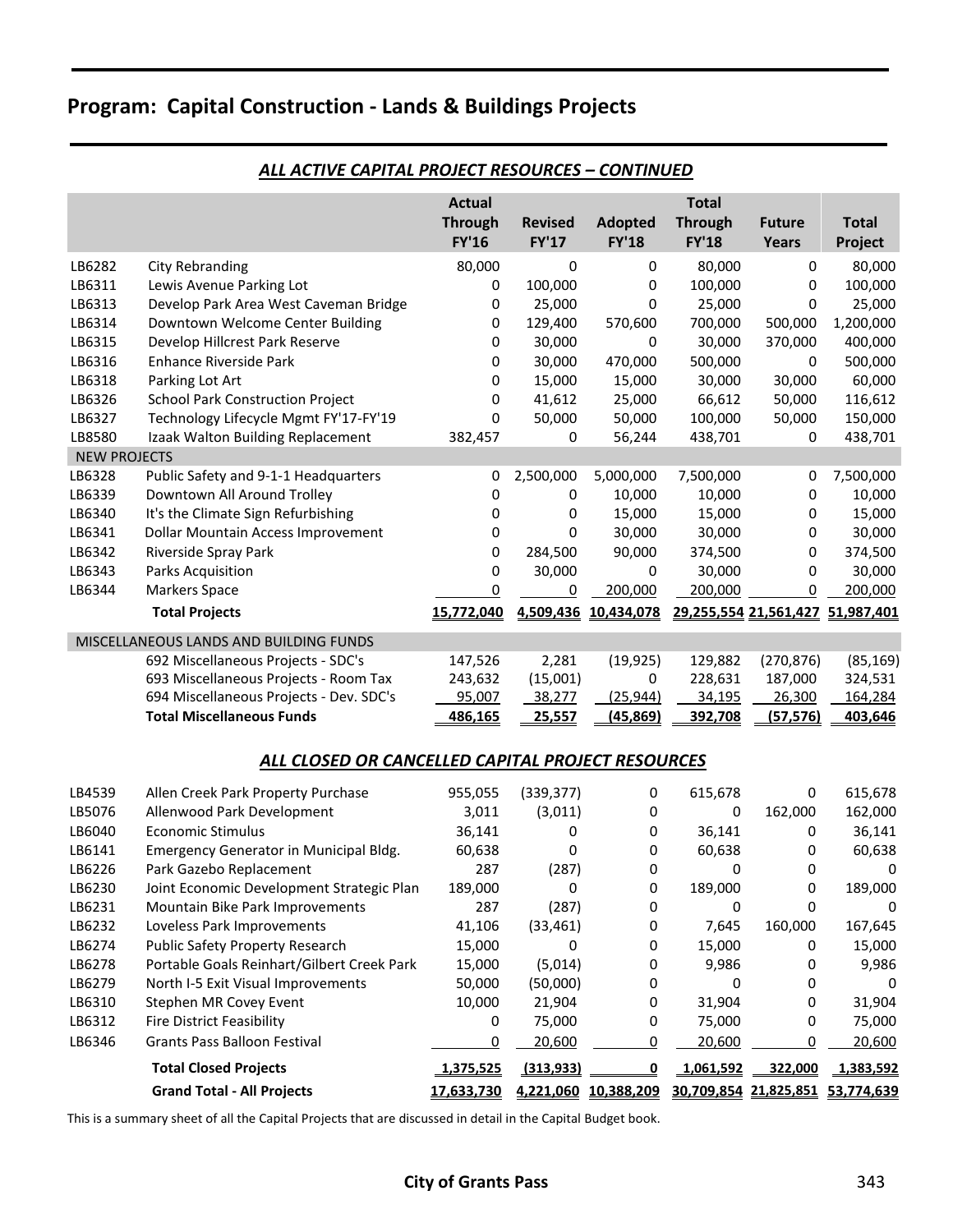|                                                                    | <b>Adopted</b><br><b>FY'18</b><br><b>Beginning</b><br><b>Fund</b><br><b>Balance</b> | Adopted<br><b>FY'18</b><br>Revenue | <b>Adopted</b><br><b>FY'18</b><br><b>Capital</b><br>Outlay | Adopted<br><b>FY'18</b> | <b>Adopted</b><br><b>FY'18</b><br><b>Transfers Appropriated</b><br><b>Fund</b><br><b>Balance</b> |
|--------------------------------------------------------------------|-------------------------------------------------------------------------------------|------------------------------------|------------------------------------------------------------|-------------------------|--------------------------------------------------------------------------------------------------|
| LB0000 691 Miscellaneous Projects - General                        | 394,791                                                                             | 2,592,000                          | 1,460,000                                                  | 0                       | 1,526,791                                                                                        |
| LB4245 Property Acquisition for Muni Parking                       | 117,930                                                                             | 0                                  | 0                                                          | 0                       | 117,930                                                                                          |
| LB4377 Municipal Building and Land Fund                            | 562,673                                                                             | 65,000                             | 450,000                                                    | 0                       | 177,673                                                                                          |
| LB4382 Industrial Financial Incentive Program                      | 171,984                                                                             | 0                                  | 171,984                                                    | 0                       | 0                                                                                                |
| LB4383 Non-Profit Infrastructure Incentive Prog.                   | 90,870                                                                              | 0                                  | 50,000                                                     | 0                       | 40,870                                                                                           |
| LB4564 City Service Center Shop Renovations                        | 0                                                                                   | 0                                  | 0                                                          | 0                       | 0                                                                                                |
| LB4710 Overland Park Reserve                                       | (218, 200)                                                                          | 52,525                             | 0                                                          | 0                       | (165, 675)                                                                                       |
| LB4832 River Road Reserve                                          | 15,481                                                                              | 0                                  | 15,481                                                     | 0                       | 0                                                                                                |
| LB4911 Ramsey/Nebraska Property Sale                               | (9, 164)                                                                            | 30,000                             | 20,836                                                     | 0                       | 0                                                                                                |
| LB4955 Allen Creek Trail: Ramsey to Hwy 199                        | 211,734                                                                             | 0                                  | 211,734                                                    | 0                       | 0                                                                                                |
| LB5067 Tree Refund Program                                         | 30,181                                                                              | 2,000                              | 12,000                                                     | 0                       | 20,181                                                                                           |
| LB5077 Re-Vegetation Program                                       | 83,624                                                                              | 12,000                             | 50,000                                                     | 0                       | 45,624                                                                                           |
| LB6084 Vacant Property Safety & Renovation                         | 13,080                                                                              | 15,000                             | 15,000                                                     | 0                       | 13,080                                                                                           |
| LB6085 Code & Plan Updates UGB Expansion                           | 151,971                                                                             | 0                                  | 151,971                                                    | 0                       | 0                                                                                                |
| LB6099 Property Acquisition and lot line legal Fees                | 3,806                                                                               | 5,000                              | 8,806                                                      | 0                       | 0                                                                                                |
| LB6101 Business Software and E-Permitting                          | 194,157                                                                             | 0                                  | 194,157                                                    | 0                       | 0                                                                                                |
| LB6104 Woodson Park Improvements                                   | 28,122                                                                              | 0                                  | 28,122                                                     | 0                       | 0                                                                                                |
| LB6105 PEG Fund Projects                                           | 105,989                                                                             | 40,000                             | 65,000                                                     | 0                       | 80,989                                                                                           |
| LB6108 Small Business Transportation SDC Incentive                 | 231,801                                                                             | 0                                  | 100,000                                                    | 0                       | 131,801                                                                                          |
| LB6135 Urban Renewal Agency - Analysis                             | (13,509)                                                                            | 13,509                             | 0                                                          | 0                       | 0                                                                                                |
| LB6136 Fuels Reduction Plan                                        | 20,987                                                                              | 0                                  | 20,987                                                     | 0                       | 0                                                                                                |
| LB6138 Downtown Hardscape                                          | 5,860                                                                               | 0                                  | 5,860                                                      | 0                       | 0                                                                                                |
| LB6139 City Entryway                                               | 10,482                                                                              | 20,000                             | 30,482                                                     | 0                       | 0                                                                                                |
| LB6142 Remote Emergency Equipment(Cameras)                         | 28,124                                                                              | 0                                  | 15,428                                                     | 0                       | 12,696                                                                                           |
| LB6184 Sports Complex                                              | 454,249                                                                             | 200,000                            | 654,249                                                    | 0                       | 0                                                                                                |
| LB6185 Aerial Photography                                          | 18,154                                                                              | 0                                  | 11,749                                                     | 0                       | 6,405                                                                                            |
| LB6189 Existing Park & Sports Facility Rehab                       | 258,190                                                                             | 92,200                             | 200,000                                                    | 0                       | 150,390                                                                                          |
| LB6190 Park Trails                                                 | 13,473                                                                              | 50,000                             | 50,000                                                     | 0                       | 13,473                                                                                           |
| LB6191 River Access Points in Parks                                | 11,875                                                                              | 0                                  | 11,875                                                     | 0                       | 0                                                                                                |
| LB6193 Weekend Parkways-Open Streets                               | 11,584                                                                              | 10,000                             | 16,584                                                     | 0                       | 5,000                                                                                            |
| LB6197 Fire Sprinkler & Struct. Retrofit Grants Historic Buildings | 255,345                                                                             | 0                                  | 255,345                                                    | 0                       | 0                                                                                                |
| LB6224 GP Brownfield Area-Wide Planning Prog.                      | 0                                                                                   | 100,000                            | 100,000                                                    | 0                       | 0                                                                                                |
| LB6225 Fleet Maintenance Facility                                  | 46,000                                                                              | 100,000                            | 100,000                                                    | 0                       | 46,000                                                                                           |
| LB6227 Reinhart Park Irrigation Conversion                         | 59,845                                                                              | 0                                  | 59,845                                                     | 0                       | 0                                                                                                |
| LB6228 Alternative Fueling Facility Design & Impl.Plan             | 0                                                                                   | 112,000                            | 112,000                                                    | 0                       | 0                                                                                                |
| LB6229 Downtown Lighting & Parking Lot Improve.                    | 269,335                                                                             | 0                                  | 269,335                                                    | 0                       | 0                                                                                                |
| LB6233 DDA and AFD Evaluation and Clean Up                         | 41,947                                                                              | 0                                  | 41,947                                                     | 0                       | 0                                                                                                |
| LB6235 E & F Street Landscaping                                    | 0                                                                                   | 25,000                             | 25,000                                                     | 0                       | 0                                                                                                |

### *ALL ACTIVE CAPITAL PROJECT SUMMARIES FOR FY'18*

Continued on next page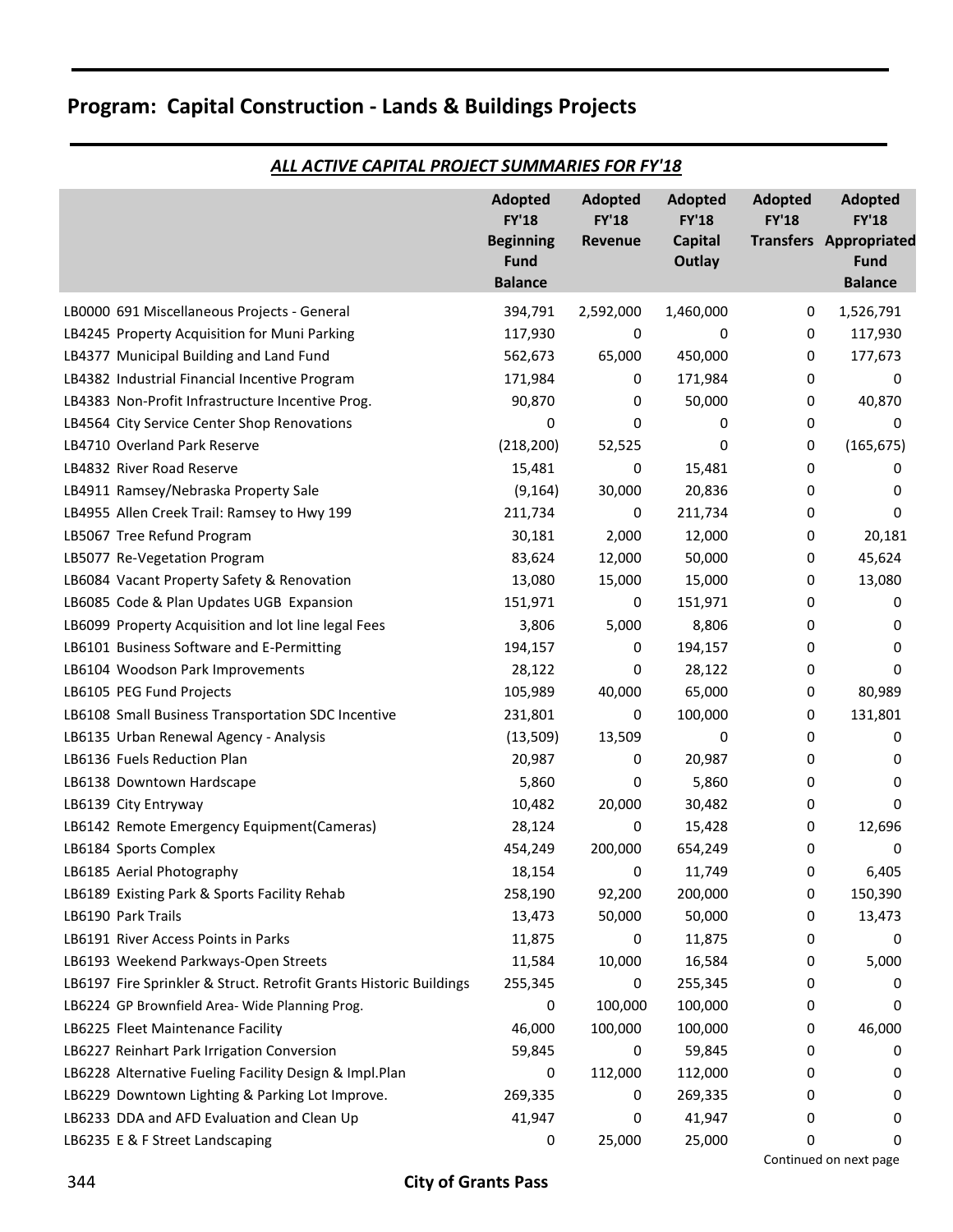|        |                                           | <b>Adopted</b><br><b>FY'18</b><br><b>Beginning</b><br><b>Fund</b><br><b>Balance</b> | <b>Adopted</b><br><b>FY'18</b><br>Revenue | <b>Adopted</b><br><b>FY'18</b><br><b>Capital</b><br>Outlay | <b>Adopted</b><br><b>FY'18</b><br><b>Transfers</b> | <b>Adopted</b><br><b>FY'18</b><br><b>Appropriated</b><br><b>Fund</b><br><b>Balance</b> |
|--------|-------------------------------------------|-------------------------------------------------------------------------------------|-------------------------------------------|------------------------------------------------------------|----------------------------------------------------|----------------------------------------------------------------------------------------|
| LB6236 | Spalding Industrial Park Development      | 0                                                                                   | 311,000                                   | 311,000                                                    | 0                                                  | 0                                                                                      |
| LB6263 | <b>Croxton Park Parcel Sale</b>           | 9,383                                                                               | 0                                         | 9,383                                                      | 0                                                  | 0                                                                                      |
| LB6273 | Redwood Empire Sign Restoration           | 20,000                                                                              | 0                                         | 20,000                                                     | 0                                                  | 0                                                                                      |
| LB6277 | Downtown Accent Lighting                  | 1,749                                                                               | 10,000                                    | 11,749                                                     | 0                                                  | 0                                                                                      |
| LB6280 | Trails Rehab FY'16-FY'17                  | 76,396                                                                              | 0                                         | 76,396                                                     | 0                                                  | 0                                                                                      |
| LB6281 | Fruitdale Park Restroom                   | 179,119                                                                             | 45,000                                    | 224,119                                                    | 0                                                  | 0                                                                                      |
| LB6282 | City Rebranding                           | 45,468                                                                              | 0                                         | 45,468                                                     | 0                                                  | 0                                                                                      |
| LB6311 | Lewis Avenue Parking Lot                  | 85,707                                                                              | 0                                         | 85,707                                                     | 0                                                  | 0                                                                                      |
| LB6313 | Develop Park Area West Caveman Bridge     | 0                                                                                   | 0                                         | 0                                                          | 0                                                  | 0                                                                                      |
| LB6314 | Downtown Welcome Center Building          | 129,400                                                                             | 570,600                                   | 700,000                                                    | 0                                                  | 0                                                                                      |
| LB6315 | Develop Hillcrest Park Reserve            | 6,000                                                                               | 0                                         | 0                                                          | 0                                                  | 6,000                                                                                  |
| LB6316 | <b>Enhance Riverside Park</b>             | 0                                                                                   | 470,000                                   | 470,000                                                    | 0                                                  | 0                                                                                      |
| LB6318 | Parking Lot Art                           | 0                                                                                   | 15,000                                    | 15,000                                                     | 0                                                  | 0                                                                                      |
| LB6326 | School Park Construction Project          | 9,394                                                                               | 25,000                                    | 25,000                                                     | 0                                                  | 9,394                                                                                  |
| LB6327 | Technology Lifecycle Mgmt FY'17-FY'19     | 3,254                                                                               | 50,000                                    | 50,000                                                     | 0                                                  | 3,254                                                                                  |
| LB8580 | Izaak Walton Building Replacement         | 328,913                                                                             | 56,244                                    | 385,157                                                    | 0                                                  | 0                                                                                      |
|        | <b>NEW PROJECTS</b>                       |                                                                                     |                                           |                                                            |                                                    |                                                                                        |
| LB6328 | Public Safety & 911 Headquarters Building | 0                                                                                   | 5,000,000                                 | 5,000,000                                                  | 0                                                  | 0                                                                                      |
| LB6339 | Downtown All Around Trolley               | 0                                                                                   | 10,000                                    | 10,000                                                     | 0                                                  | 0                                                                                      |
| LB6340 | It's the Climate Sign Refurbishing        | 0                                                                                   | 15,000                                    | 15,000                                                     | 0                                                  | 0                                                                                      |
| LB6341 | Dollar Mountain Access Improvement        | 0                                                                                   | 30,000                                    | 30,000                                                     | 0                                                  | 0                                                                                      |
| LB6342 | Riverside Spray Park                      | 284,500                                                                             | 90,000                                    | 374,500                                                    | 0                                                  | 0                                                                                      |
| LB6343 | Parks Acquisition                         | 30,000                                                                              | 0                                         | 15,000                                                     | 0                                                  | 15,000                                                                                 |
| LB6344 | <b>Markers Space</b>                      | 0                                                                                   | 200,000                                   | 200,000                                                    | 0                                                  | 0                                                                                      |
|        | <b>Total Projects</b>                     | 4,882,054                                                                           | 10,434,078                                | 13,059,256                                                 | 0                                                  | 2,256,876                                                                              |
|        | MISCELLANEOUS LANDS AND BUILDING FUNDS    |                                                                                     |                                           |                                                            |                                                    |                                                                                        |
|        | 692 Miscellaneous Projects - SDC's        | 60,069                                                                              | (19, 925)                                 | 0                                                          | 0                                                  | 40,144                                                                                 |
|        | 693 Miscellaneous Projects - Room Tax     | 88,784                                                                              | 0                                         | 0                                                          | 0                                                  | 88,784                                                                                 |
|        | 694 Miscellaneous Projects - Dev. SDC's   | 73,296                                                                              | (25, 944)                                 | 0                                                          | 0                                                  | 47,352                                                                                 |
|        | <b>Total Miscellaneous Funds</b>          | 222,149                                                                             | (45, 869)                                 | <u>0</u>                                                   | <u>0</u>                                           | 176,280                                                                                |
|        | <b>Grand Total - All Projects</b>         | 5,104,203                                                                           | 10,388,209                                | 13,059,256                                                 | <u>0</u>                                           | 2,433,156                                                                              |

### *ALL ACTIVE CAPITAL PROJECT SUMMARIES FOR FY'18 – CONTINUED*